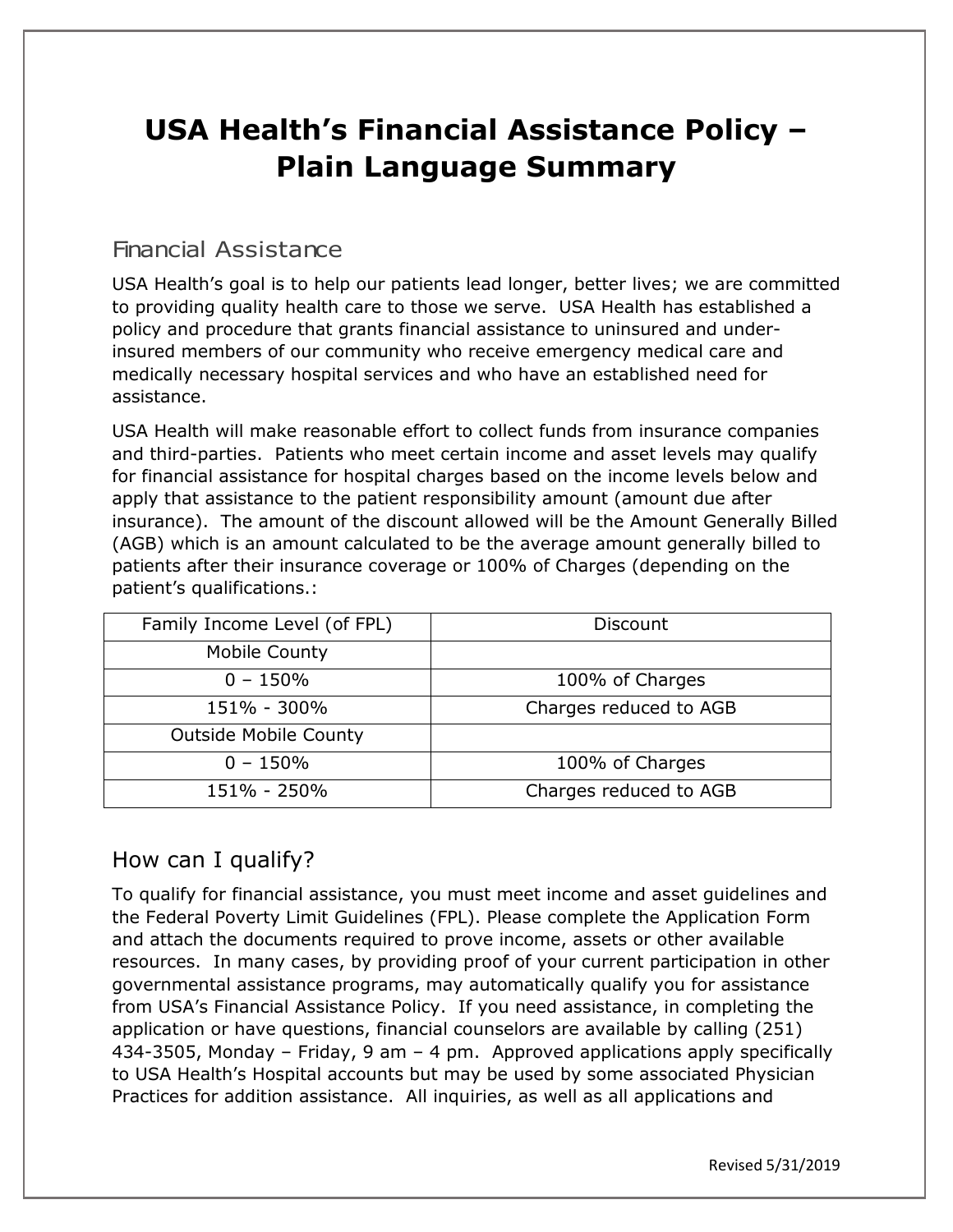supporting documents are confidential. Financial Assistance is limited to Emergency or Medically Necessary Treatments. Treatments and procedures that are not deemed and generally considered as emergent or medically necessary, such as elective procedures are not covered by this policy. Financial Assistance is further limited to those whose self-pay balance exceeds a minimum amount. Further explanations of Financial Assistance limitations are found in the USA Financial Assistance Policy (FAP) and Addendums.

## How do I apply?

To find out if you qualify for financial assistance, please complete the Application Form and attach the documents required to prove income, assets or other available resources. If you need assistance in completing the application, financial counselors are available by calling (251) 434-3505, Monday – Friday, 9 am – 4 pm. All inquiries, as well as all applications and supporting documents are confidential. Your completed application should be mailed to the Patient Accounting Department at the following address:

USA Health Attention Financial Counselor P.O. Box 40010 Mobile, AL 36640-0010

#### **Instructions**

When completing the application form, be sure to include documents that verify your income and assets both for yourself and for your spouse (if applicable).

Examples of documentation used to verify eligibility include pay subs, tax returns, bank statements and medical bills owed. Additional forms of verification may also be required.

#### Verification of Income

- If you are currently employed, please provide verification of gross income for the last three (3) months. Verification can be a check stub or a letter from your employer on company letterhead.
- If you are self-employed, please provide a copy of your prior year's Tax Return, including all forms.
- If you are unemployed and drawing unemployment benefits, please provide verification of the amount you receive. Verification can be your notice of approval.
- If you are unemployed and have no income, please provide verification of your circumstances. Verification can be a statement from your physician, your church pastor, or attorney. Please contact USA Health's financial counselors by calling (251) 434-3505, Monday – Friday, 9 am – 4 pm to discuss your circumstances.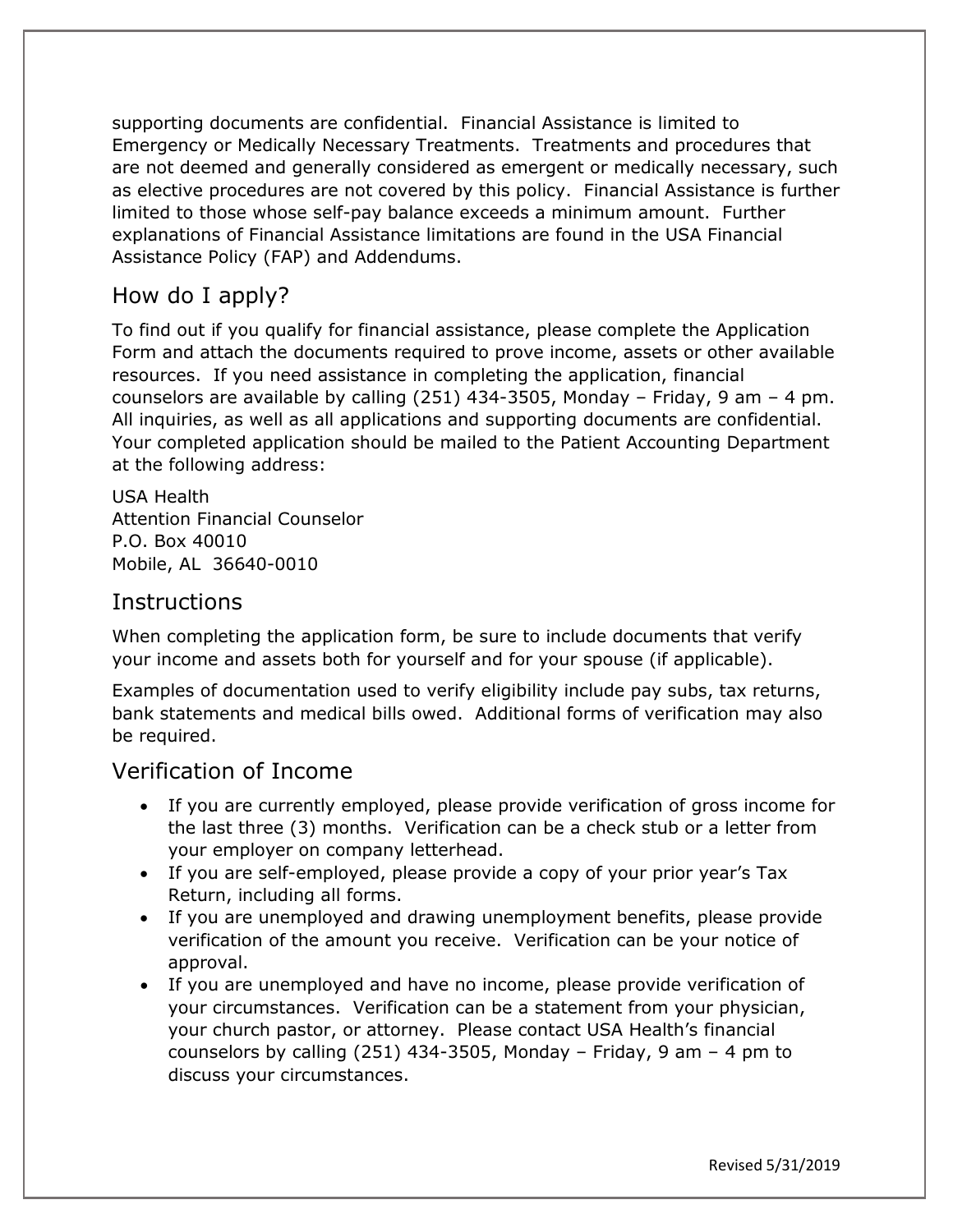- If you are receiving Social Security Benefits, SSI, Social Security Disability, veteran's benefits a Military, Government or Private Pension, please provide verification of that income. Verification can be a copy of your most recent check/stub or deposit verification or a letter from the government or pension authority showing the amount you are receiving. If you have minor children or other members of your household receiving monthly payments, please show proof of those amounts.
- If you are collecting a retirement check, pension, annuity, short/long-term disability or worker's compensation, please provide verification of that income. Verification can be your most recent check/stub or a letter from the income source.
- If you are collecting governmental assistance, such as rent assistance in a H.U.D. Property, Food Stamps, Medicaid, Alabama All Kids, Alabama Family Assistance, SNAP, WIC, Section 8 Housing, live in an AHEPA apartment, then you will have already had your income and assets verified and as such can use your governmental assistance as verification of income. A copy of your documentation of assistance can be provided as proof of income.
- If you receive child support or alimony or receive assistance from your child's other parent (not living in your household), please provide verification of that income. Verification can be your child support order or divorce decree.
- If you are separated or going through a divorce, please provide legal proof of your separation or a letter from you lawyer.
- If your expenses exceed your income, please provide verification of how your monthly expenses are being satisfied. Verification can be letters of financial support from your family, friends, church or other organizations. Verification can be letters of financial support from your family, friends, church or other organizations. If you are using credit cards, cash advances or loans to satisfy your monthly expenses, please provide copies of the most recent statement of those items.

#### Verification of Assets

- Please provide the most recent copy of your complete bank statement (including all pages of all checking, savings or certificates of deposits, 401K investment statements). If your bank account has been closed, please provide a letter from the bank stating that the account has been closed.
- Other assets, such as real estate (other than your primary residence), rental income or investment equity will need to be verified during the approval process.

# **Eligibility**

We will determine financial assistance eligibility based upon income and asset guidelines and the Federal Poverty Income Guidelines. Approved applications apply to USA Health University Hospital and USA Health Children's & Women's Hospital